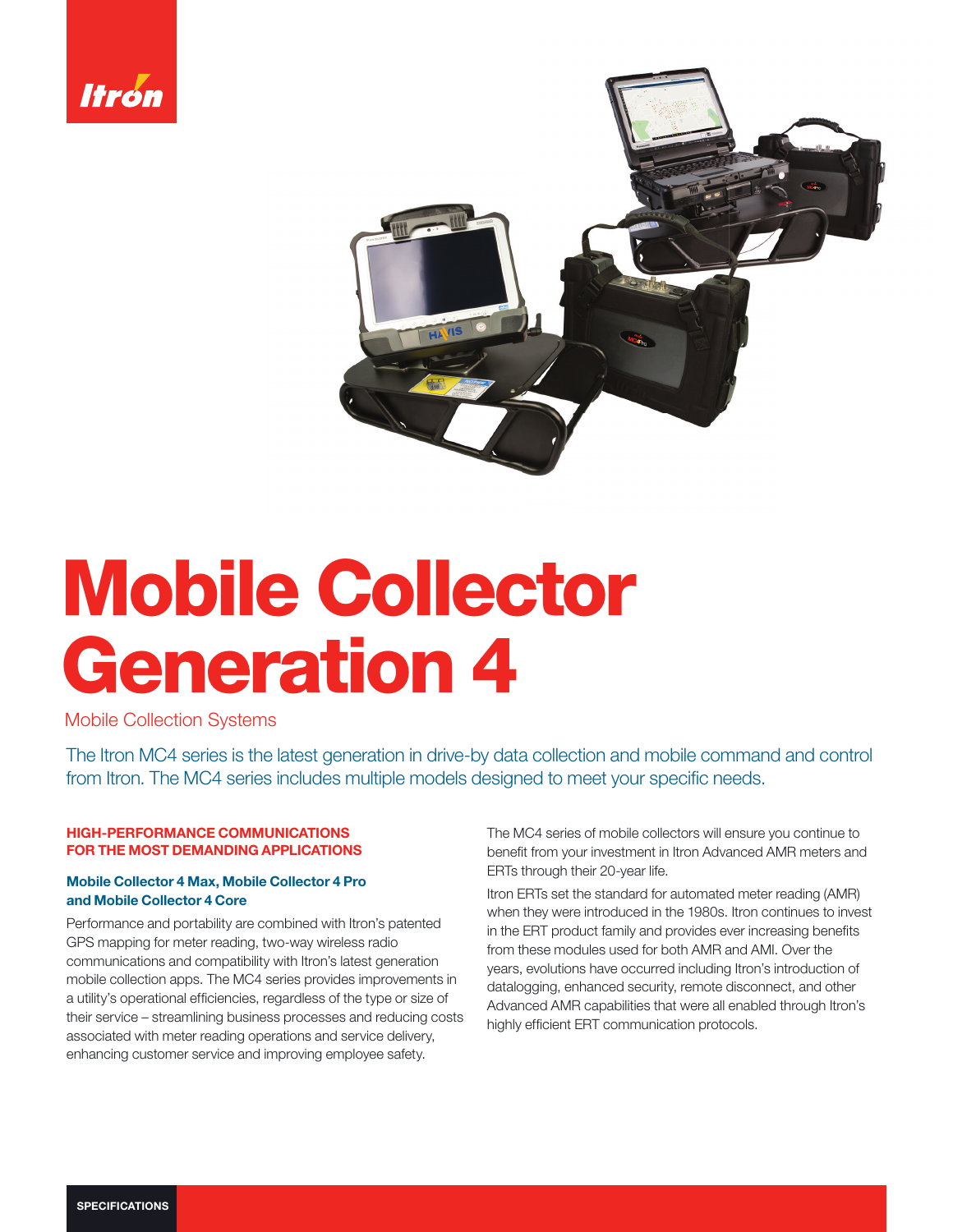The MC4 series of mobile collectors provide the following:

- $\rightarrow$  All the safety, accuracy, and efficiency benefits that come with Itron AMR
- » "Drop-in" compatibility with Temetra Mobile and Itron Mobile for FCS
- » Basic AMR data collection for Billing and Tamper/Event monitoring
- » Advanced AMR capability for Datalogging, Remote Disconnect, and more
- » Itron's latest radio designs with improved read sensitivity and range
- » Ever increasing app features including Itron's patented Endpoint Tracking for finding lost and stolen meters

# INTRODUCTION

Powered by Itron SRead™ radio technology, the MC4 Series can handle everything from basic consumption reads to the collection of interval data and performing other twoway communications with Itron's advanced meters and ERTs for gas, water, and electricity. The MC4 Series eliminates the need for a dedicated vehicle by being small enough to easily transfer among drivers as necessary.

# FUNCTIONALITY PROFILE

Depending on the selected model, MC4 has the capacity to store and process up to 30,000 or 100,000 meter reads per shift. The MC4 Series can also collect out-of-route readings used to fulfill off-cycle reading requests without dispatching a technician. The potential savings are substantial when compared to the few hundred meters read per day by a typical walk-by employee. Itron SRead radio technology offers increased read sensitivity, simultaneously listens to over 80 channels and can conduct up to 50 two-way communications simultaneously all to improve range and reduce route processing times.

# GPS MAPPING

A built-in GPS receiver and on-board mapping software allow a user to see where the vehicle is in relation to the ERT modules and meters. Using the Windows apps from Itron, various icons indicate the completion status of each endpoint in addition to those accounts that take priority or require other special operations such as remote disconnect. A Microsoft Bing satellite view is available when the computer is connected to the Internet.

#### MC4CORE FEATURES

The MC4Core is Itron's entry-level mobile collector. While affordable, the MC4Core contains a complete and powerful set of features that work with Itron ERTs, meters and sensors. These features are available in all MC4 models:

- » Collect gas, water and electricity current index reads for billing
- » Read "bubble-up" endpoints
- » Extract 40 days of daily or hourly interval data from advanced gas, water and electricity meters and ERTs
- » Perform real-time demand reset and extract TOU data from CENTRON Bridge and CENTRON R450 Advanced meters
- » Remote disconnect for gas, water and electricity services
- » Collect leak data from water ERTs equipped with acoustic leak sensors
- » Fulfill special read requests such as move-ins and move-outs
- » Daily data for customer service and billing disputes
- » Monthly gas balancing reads
- » Data to facilitate load studies and conservation programs
- » Data to support mid-cycle rate changes
- » Extract 40 days of daily, hourly or 15-minute interval data from CENTRON® Bridge and CENTRON R450 Advanced meters
- » Ability to process multiple routes simultaneously
- » Up to 30,000 in-route reads per shift
- » Up to 30,000 out-of-route reads per shift
- » GPS mapping for reduced drivetimes
- » Exceptional meter reading performance in a small size
- » Wired or wireless data transfer using any Internet connection

# MC4PRO FEATURES

The MC4Pro includes all the features of the MC4Core plus these additional features:

- » Side looking radios to improve basic AMR read performance for reduced drivetimes and improved out-of-route read collection
- » Up to 100,000 in-route reads per shift
- » Up to 100,000 out-of-route reads per shift
- » GPS Endpoint Tracking for finding lost and stolen meters

#### MC4MAX FEATURES

The MC4Max includes all the features of the MC4Core and MC4Pro plus this additional feature:

» Ability to read Itron's legacy wake-up ERT modules including 40G/40GB/40E/45E/40W/50W

Customers who only deployed bubble-up ERT modules will be get everything they need from the value priced MC4Core and MC4Pro. The MC4Max is only required by customers who continue to need the ability to read wake-up ERT modules.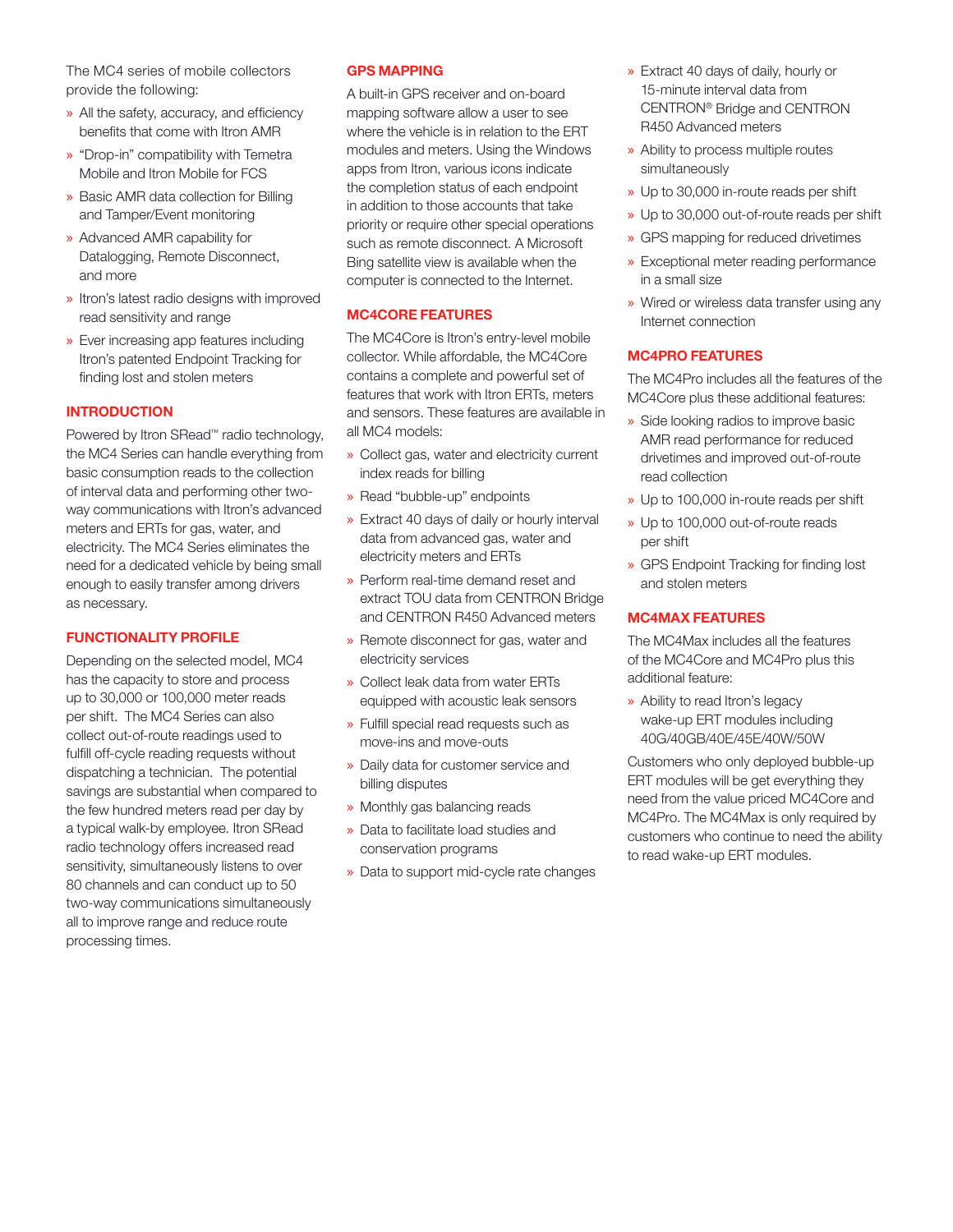#### MOBILE COLLECTOR 4 FEATURE COMPARISON MATRIX

|                                                       | <b>MC4MAX</b> | <b>MC4PRO</b> | <b>MC4CORE</b> |
|-------------------------------------------------------|---------------|---------------|----------------|
| Basic AMR for billing                                 |               |               |                |
| Advanced AMR (Datalogging, etc.)                      |               |               |                |
| Mapping                                               |               |               |                |
| <b>Out-of-Route Reads</b>                             |               |               |                |
| Side Looker Radios                                    |               |               |                |
| <b>Endpoint Tracking</b>                              |               |               | X              |
| Wakeup Transmitter for<br>40G/40GB/40E/45E/40W/50W ** |               | Х             |                |

\*\*Wakeup ERTs requiring a wakeup transmitter: All models of the 40G, 40W, 40E . These ERTs can be programmed in wakeup or bubble-up mode: All models of the 40GB, 50W, 45E

# **SPECIFICATIONS**

#### Transmitter/Receiver Characteristics

- » Legacy wake-up transmitter: 952 or 956 MHz Licensed Frequency
- » Receiver: 908–924 MHz (ISM Band)
- » Two-way command transmitter: 908– 924 MHz (ISM Band)
- » Transmitter power: 6.5 Watts peak
- » Output impedance: 50 ohms
- » Data integrity: verified in every message

#### **Antenna Specifications**

- » 5 dBi omni-directional whip mounted on base with built-in 3 dBi GPS antenna.
- » Optional Side Looker (left+right), 9.1 dBi Linear Directional antenna

#### Regulatory Information

- » Legacy wake-up transmitter, MAS band:
- » FCC Part 101 compliance
- » ISED RSS-119 compliance

Two-way transmitter/receiver, ISM band:

- » FCC Part 15.247 compliance
- » ISED RSS-247 compliance

#### **Environmental**

- » Operating temperature: -4°F to +122°F (-20°C to +50°C)
- » Storage temperature: -40°F to +160°F (-40°C to +71°C)
- » Humidity limits: 5 to 95% noncondensing relative humidity

### Physical Dimensions

- » MC4 Series Radio: 13"W x 11.25"L x 2.75"H
- » Sled: 13"W x 19"L x 9.5"H
- » CF-33 Laptop: 11.9"W x 11.5"L x 2.9"H

#### Weight

- » MC4Max Radio: 10 lbs./ 4.5 kg
- » Sled: 13.2 lbs. / 6 kg
- » CF-33 Laptop: 8.2 lbs./ 3.7 kg

MC4 Series comes complete with MC4 Series radio, mounting and wiring hardware, and optionally with Panasonic Toughbook or Toughpad computer.